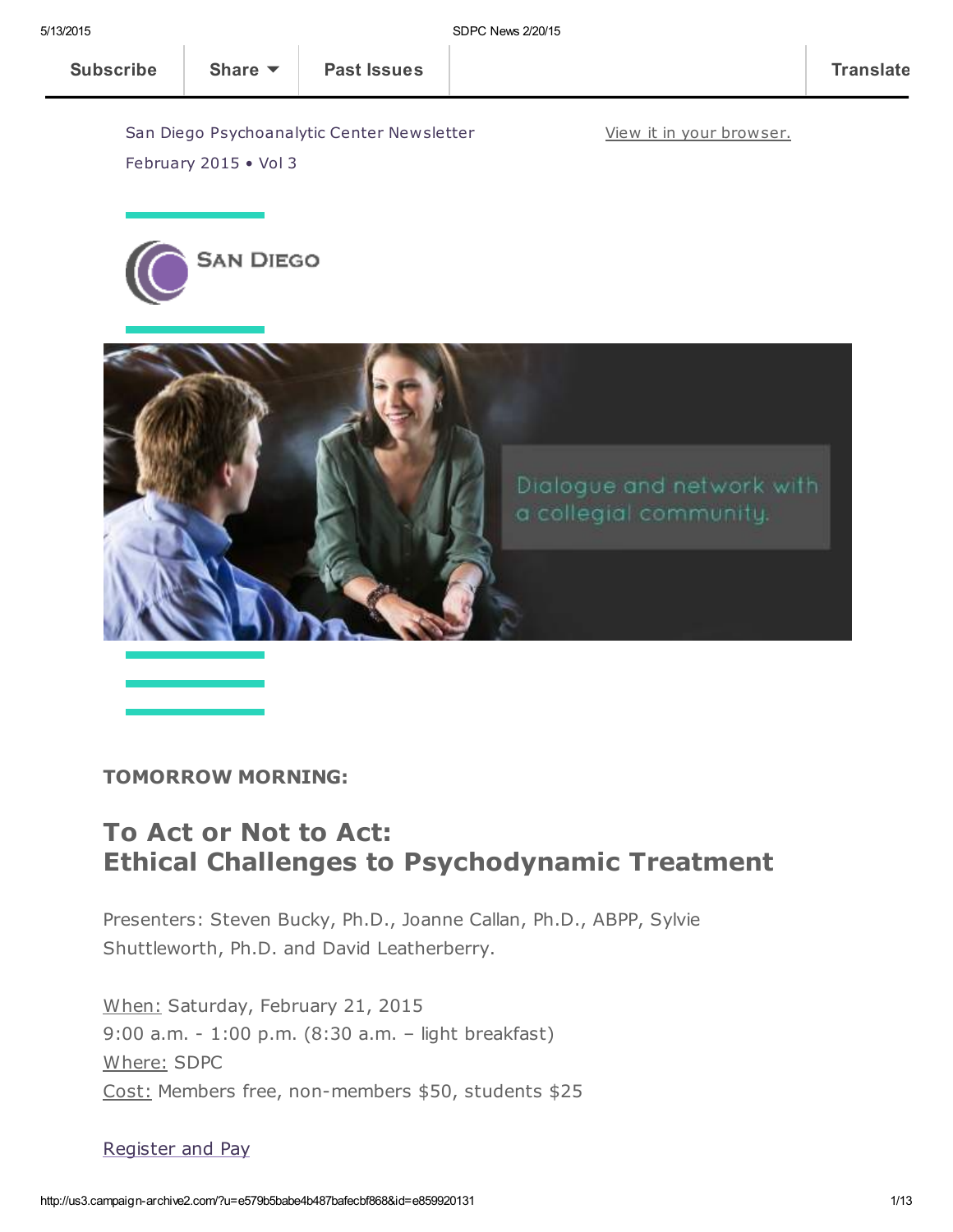#### CEUs: 4

This panel focuses on advanced ethical practice for mental-health practitioners, describing enforceable standards and aspirational principles for mental-health professionals. The presentation emphasizes: (1) five general principles that are relevant to all mental-health professionals; (2) an ethical decision-making process when faced with the potential ethical, legal, clinical dilemmas; (3) those specific ethical principles in which mental-health professionals are accused within civil lawsuits, ethics, and licensing-board complaints; and (4) supervision characteristics impacting legal and ethical issues in mental-health practice. Consultation, record-keeping, and informed consent are also discussed.

A section of this presentation focuses on high-risk clinical situations, high-risk patients, with examples from malpractice cases filed against mental-health professionals. Another section focuses on mismanagement and courtroom processes (such as negligence that often emerge during malpractice legal cases) and standards of care. There will be a section on ethical issues faced by clinical supervisors and ethical and legal issues commonly faced within academic institutions. There will also be a discussion of HIPAA, evaluating dangerousness, and the need for professional boundaries.

#### Presenter Information:

Steven F. Bucky, Ph.D., is a Distinguished Professor, Director of Professional Training, and Chair of the Ethics Committee at Alliant International University, where he has served as Chair of the Faculty Senate, Executive Director of the Addictions Institute, and the Interim Systemwide Dean at the California School of Professional Psychology at AIU. Dr. Bucky was on California Psychological Association's Board of Directors from 1996 to 2000, on CPA's Ethics Committee from 1990 to 1997, Chair of the annual convention from 1999- 2000, and was President of CPA in 1997. He is President/Chairman of the Board of the McAlister Institute. Dr. Bucky has published more than 150 papers, presented at the American Psychological Association and the California Psychological Association, and has edited The Impact of Alcoholism. Dr. Bucky is the recipient of numerous awards, including the Silver Psi Award and the Distinguished Service Award from the California Psychological Association. Dr. Bucky is a consultant to California's Board of Psychology, Medical Board, Board of Behavioral Sciences, and the Attorney General's office, has consulted with the District Attorney's office, the U.S. Attorney's office, the City Attorney, and numerous attorneys who specialize in the defense of mental-health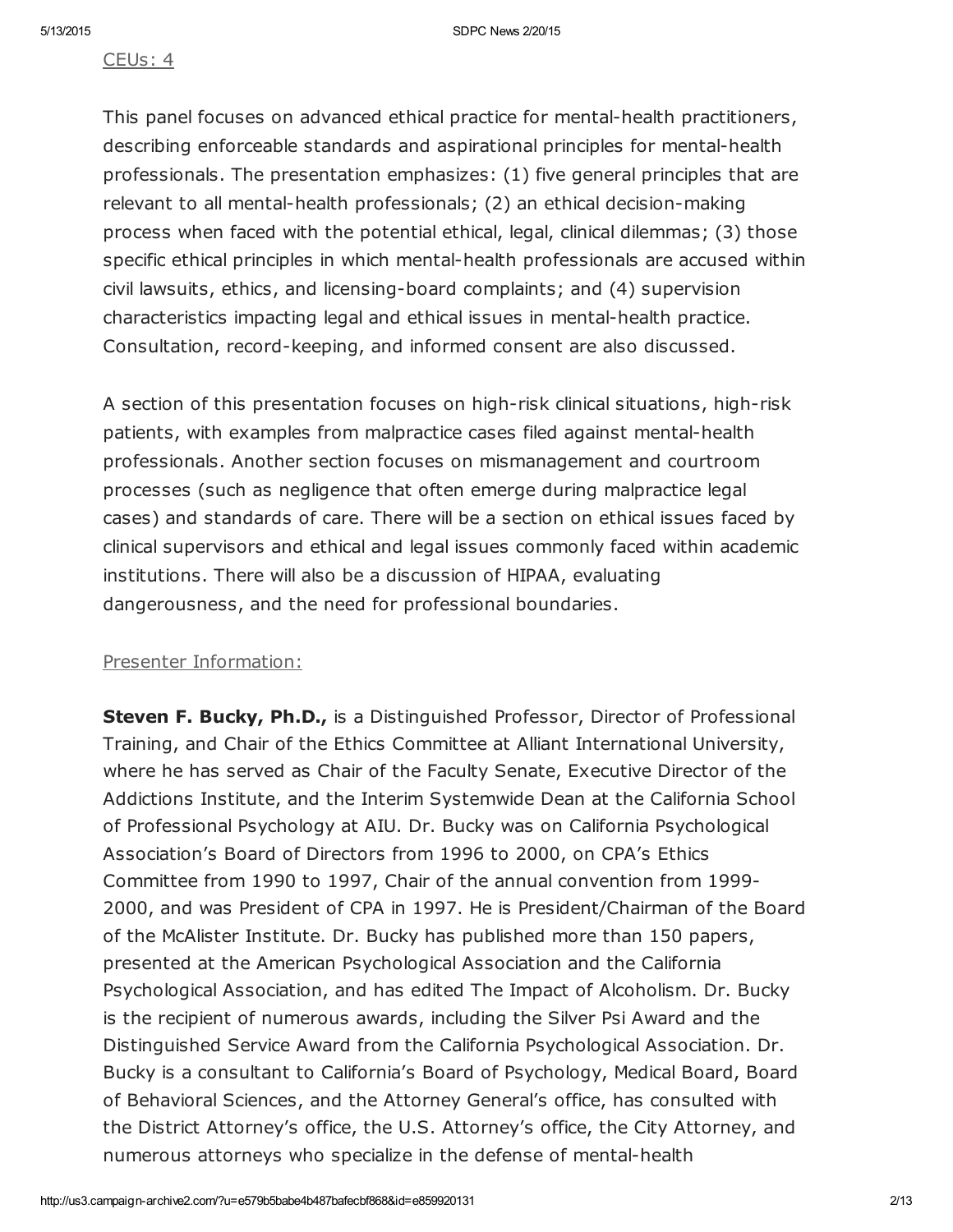professionals. Dr. Bucky is also a consultant to the NFL, the San Diego Chargers, and the Athletic Department at San Diego State University. He currently serves as the Team Psychologist to the San Diego Padres.

[Joanne](http://www.sdpsychoanalyticcenter.org/members/profiles/19#profile-main) Callan, Ph.D., is a Distinguished Professor in the California School of Professional Psychology – San Diego of Alliant International University. She is a Training and Supervising Analyst at the San Diego Psychoanalytic Center, and she is also a Clinical Adjunct Associate Professor in the Department of Psychiatry, University of California, San Diego. She is a Diplomate in Clinical Psychology of the American Board of Professional Psychology and a Fellow in the American Psychology Association and in the San Diego Psychological Association. Her scholarly work focuses on lifespan development as informed by attachment and object-relations theories, professional ethics, professional education and training, and gender development

Sylvie P. Shuttleworth, Ph.D. received her Ph.D. in Clinical Psychology from the California School of Professional Psychology in San Diego, CA. She has served as a therapist at San Diego State University, University of San Diego, and also the Preuss School at the University of California San Diego campus. She has worked with autistic children and their families in a home-based intervention program, in an inpatient setting for adults in psychiatric crisis, and at a specialized school setting for children and adolescents with social and emotional struggles. Dr. Shuttleworth is an adjunct professor teaching college level course work within the psychology discipline. She has done research and published in the area of attachment style, coping strategies, healthy relationships, ethical and legal issues, motivational interviewing, and the supervisory experience. Dr. Shuttleworth also has a private practice in the La Jolla area. Dr. Shuttleworth's family are immigrants to the United States from Portugal and Portuguese is her first language.

**David Leatherberry** is a partner in Gordon & Rees's San Diego office. As a member of the Health Care and Environmental/Toxic Tort Groups, his practice focuses on civil litigation defense and the representation of licensed health care professionals before various California state licensing boards. Mr. Leatherberry represents manufacturers in nationwide diacetyl litigation. He also represents numerous health care providers including acute care hospitals, long-term care and behavioral health facilities, adult residential facilities, and individual practitioners. Prior to joining Gordon & Rees, Mr. Leatherberry worked extensively with psychiatric acute care hospitals, long- term care, and residential care facilities through his work with the legal clinics of the University of San Diego School of Law.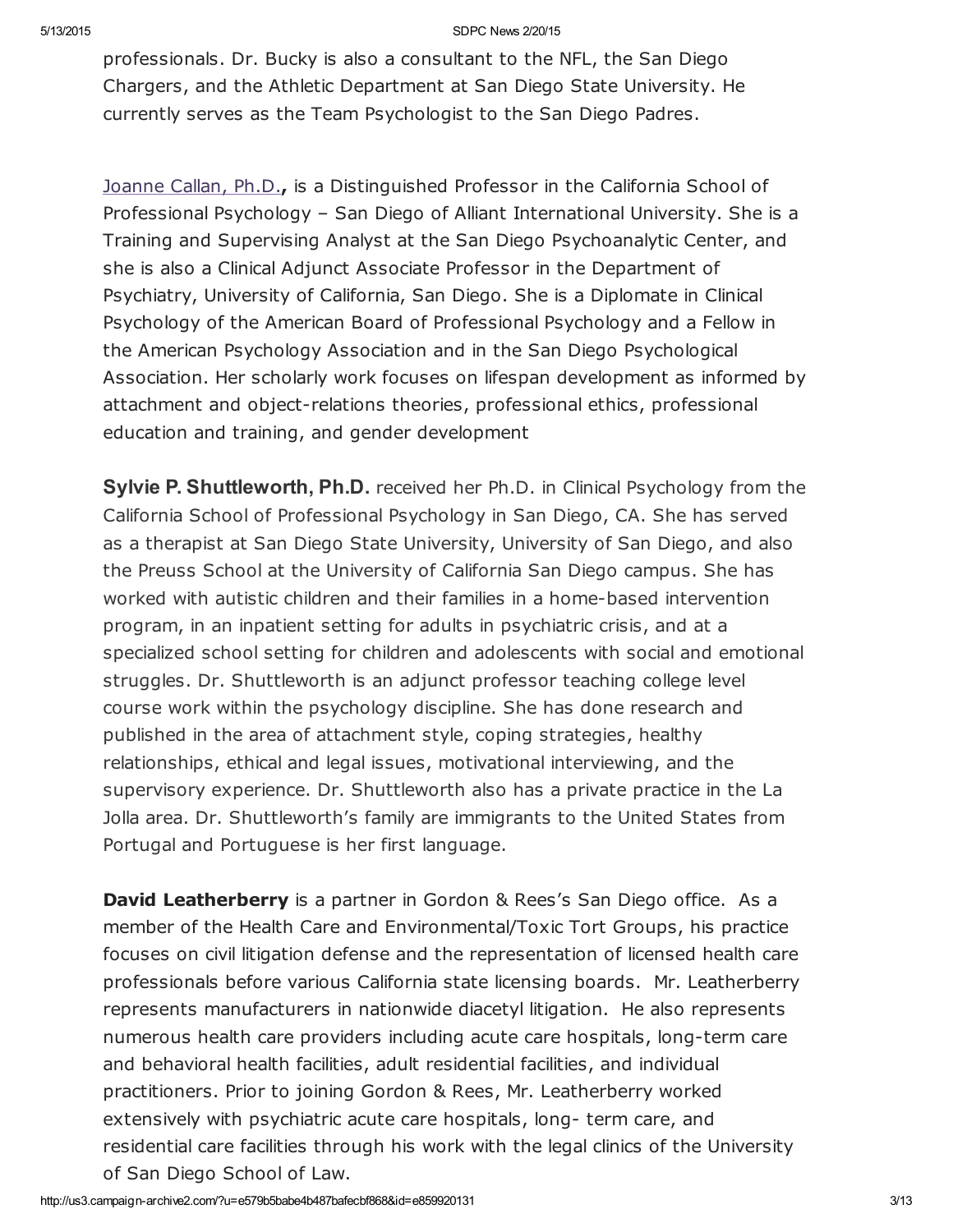### Networking Event, 2/27/15

San Diego [Psychoanalytic](http://www.sdpsychoanalyticcenter.org/) Center invites the San Diego mental health community to a an evening of networking, dinner, and education on Friday, 2/27/15. CME included.

SDPC member Daniel [Blaess,](http://www.sdpsychoanalyticcenter.org/members/profiles/32#profile-main) Ph.D. will present Show Me the Money: Financial Issues in Psychotherapy. He will explain how dealing with money, for both the therapist and the patient, affects clinical work and the treatment as it unfolds. Transference and countertransference will be discussed.



Join your colleagues for an enjoyable evening including 3-course dinner with wine at Tom Ham's Lighthouse on Harbor Island. 2150 Harbor Island Drive, San Diego, CA 92101

Friday, February 27 6:00 - 8:00pm \$59 per person.

Space is limited! Please RSVP to SDPC Administrator Michelle Spencer [sdpc.michelle@gmail.com](mailto:sdpc.michelle@gmail.com) by February 20th to reserve your space and select your meal preferences.

And please tell your [friends](mailto:?subject=Show%20me%20the%20money%20-%20SDPC%20networking%20event%202%2F27%2F15&body=Greetings.%20Check%20out%20this%20upcoming%20networking%20event%20open%20to%20any%20San%20Diego%20mental%20health%20professional.%20%0A___%0ASan%20Diego%20Psychoanalytic%20Center%20invites%20the%20San%20Diego%20mental%20health%20community%20to%20a%20an%20evening%20of%20networking%2C%20dinner%2C%20and%20education%20on%20Friday%2C%202%2F27%2F15.%20CME%20included.%20%20%0A%20%0ASDPC%20member%20Daniel%20Blaess%2C%20Ph.D.%20will%20present%20Show%20Me%20the%20Money%3A%20%20Financial%20Issues%20in%20Psychotherapy.%20%20He%20will%20explain%20how%20dealing%20with%20money%2C%20for%20both%20the%20therapist%20and%20the%20patient%2C%20affects%20clinical%20work%20and%20the%20treatment%20as%20it%20unfolds.%20%20Transference%20and%20countertransference%20will%20be%20discussed.%0A%20%0AJoin%20your%20colleagues%20for%20an%20enjoyable%20evening%20including%203-course%20dinner%20with%20wine%20at%20Tom%20Ham%27s%20Lighthouse%20on%20Harbor%20Island.%0A2150%20Harbor%20Island%20Drive%2C%20San%20Diego%2C%20CA%2092101%0A%20%0AFriday%2C%20February%2027%0A6%3A00%20-%208%3A00pm%0A%2459%20per%20person.%0A%20%0ASpace%20is%20limited!%20Please%20RSVP%20to%20SDPC%20Administrator%20Michelle%20Spencer%20sdpc.michelle%40gmail.com%20%20%20by%20February%2020th%20to%20reserve%20your%20space%20and%20select%20your%20meal%20preferences.%20%0A%0AAnd%20please%20tell%20your%20friends%20about%20this%20networking%20event.%20) about this networking event.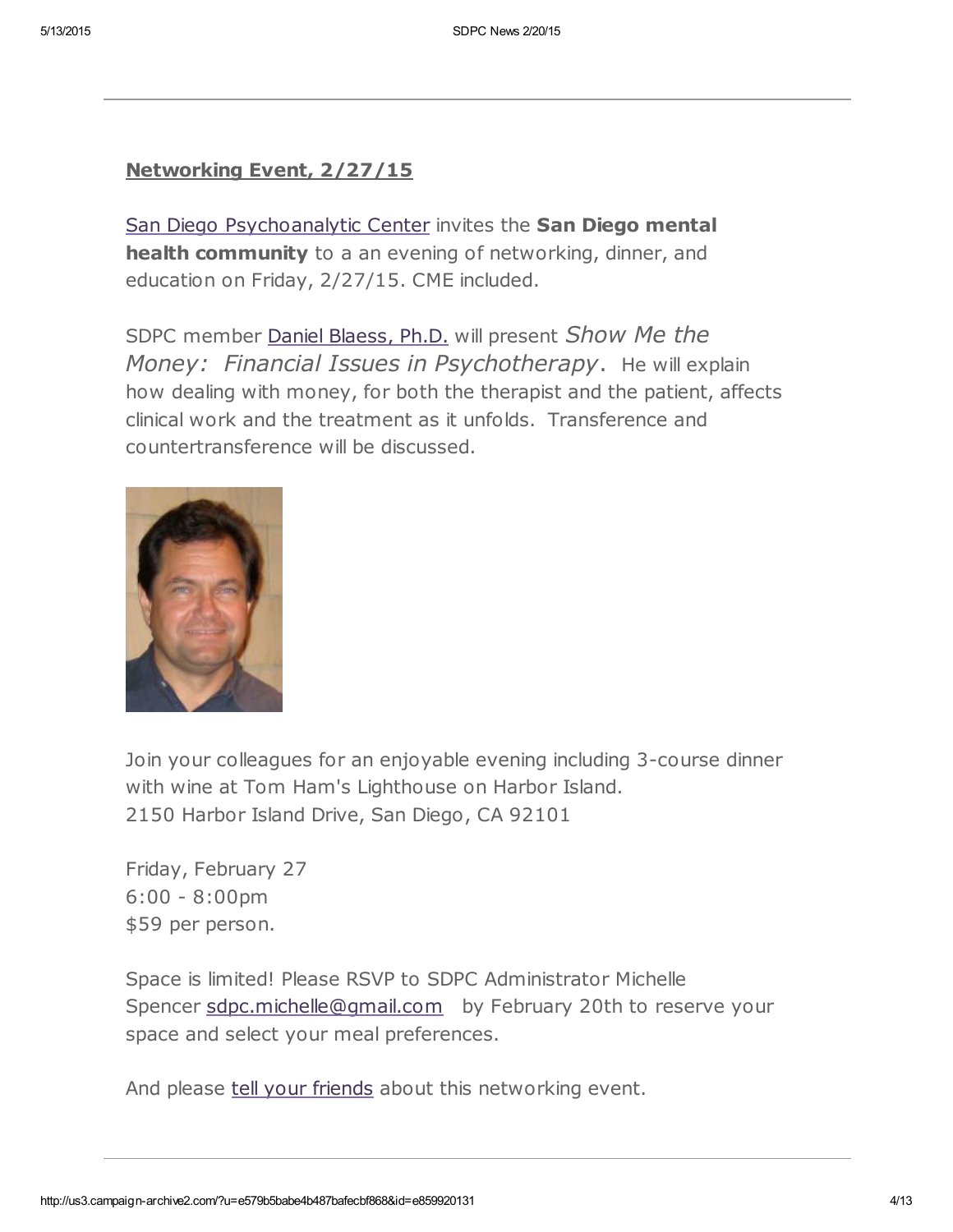# Movie Night

# Birdman

Film presentation and discussion led by Alain Cohen, PhD Psychoanalyst & UC San Diego Professor of Comparative Literature & Film Studies

### Saturday, March 7, 2015

San Diego Psychoanalytic Center 4455 Morena Boulevard, Suite 202 | San Diego, CA 92117

5:30 pm- 9:00 pm Light dinner @ 7:30

RSVP to [lweissphd@gmail.com](mailto:lweissphd@gmail.com)

Cost \$15



"A washed up actor, who once played an iconic superhero, battles his ego and attempts to recover his family, his career and himself in the days leading up to the opening of a Broadway play."

Director: Alejandro González Iñárritu

Stars: Michael Keaton, Emma Stone, Zach Galifianakis, Edward Norton, Naomi Watts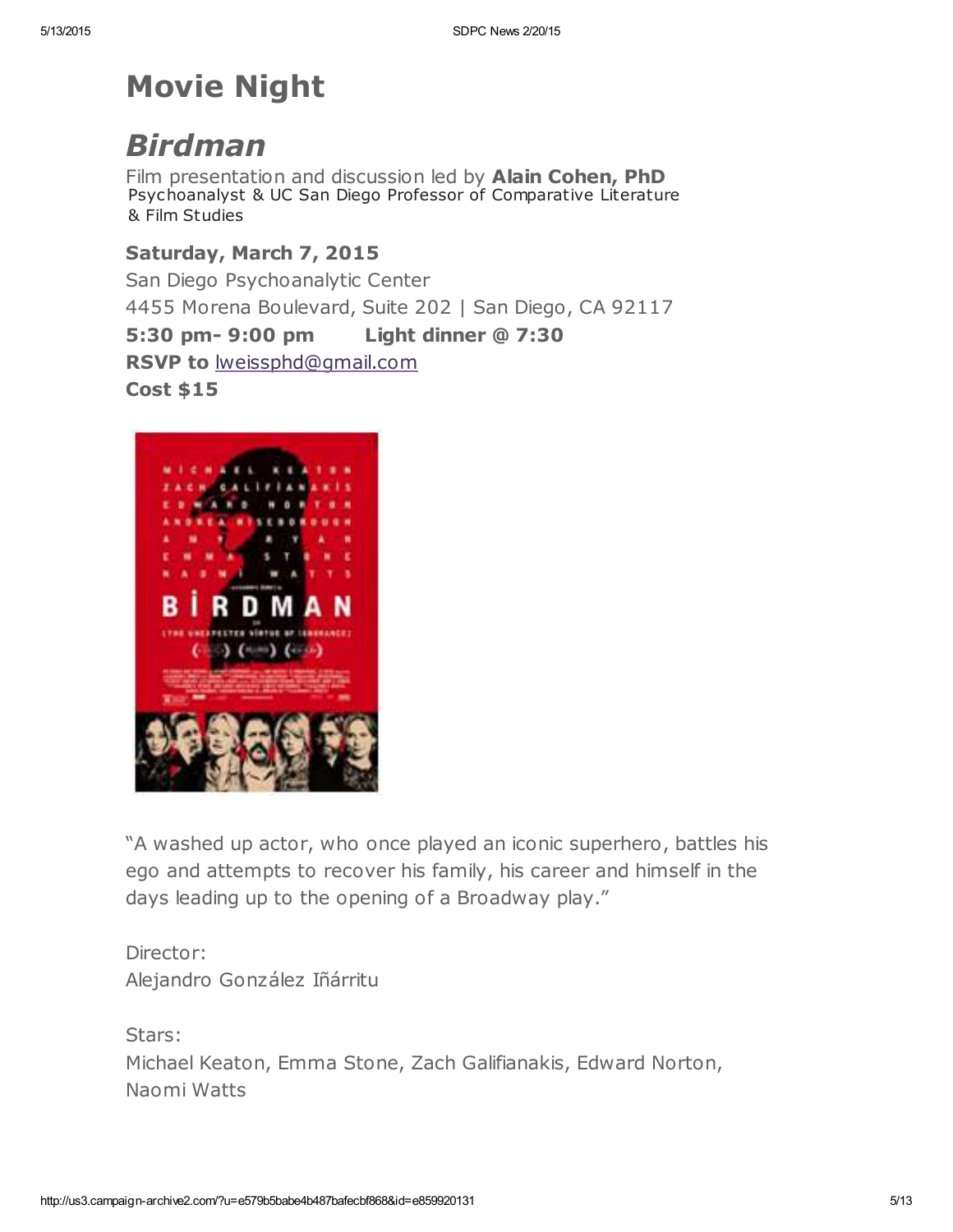## **Everything You've Wanted to Know About Psychoanalytic Training but were Afraid to Ask**

Come join us for an Open House at the San Diego Psychoanalytic Center and learn more about the variety of training opportunities we offer. Meet and mingle with current candidates, students, and graduates.

Saturday, March 28th 4-6 p.m. Wine and Cheese



Presenters: Mojgan Khademi, PsyD Sonya Hintz, M.D. Scott Boles, Ph.D. **Panel of Current Candidates/Students** 

RSVP to Michelle Spencer at sdpc.michelle@gmail.com.

## Donate to SDPC Through [Amazon](http://www.sdpsychoanalyticcenter.org/node/395#overlay-context=node/395) Smile

[AmazonSmile](http://smile.amazon.com/about) is a simple and automatic way for you to support SDPC every time you shop, at no cost to you. Amazon will donate 0.5% of the price of each purchase you make through AmazonSmile to SDPC. Sign up now and specify San Diego Psychoanalytic Center as the organization of your choice.

## UCSD Department of Psychiatry Grand Rounds & Research Lecture Series

http://us3.campaign-archive2.com/?u=e579b5babe4b487bafecbf868&id=e859920131 6/13 UC San Diego Department of Psychiatry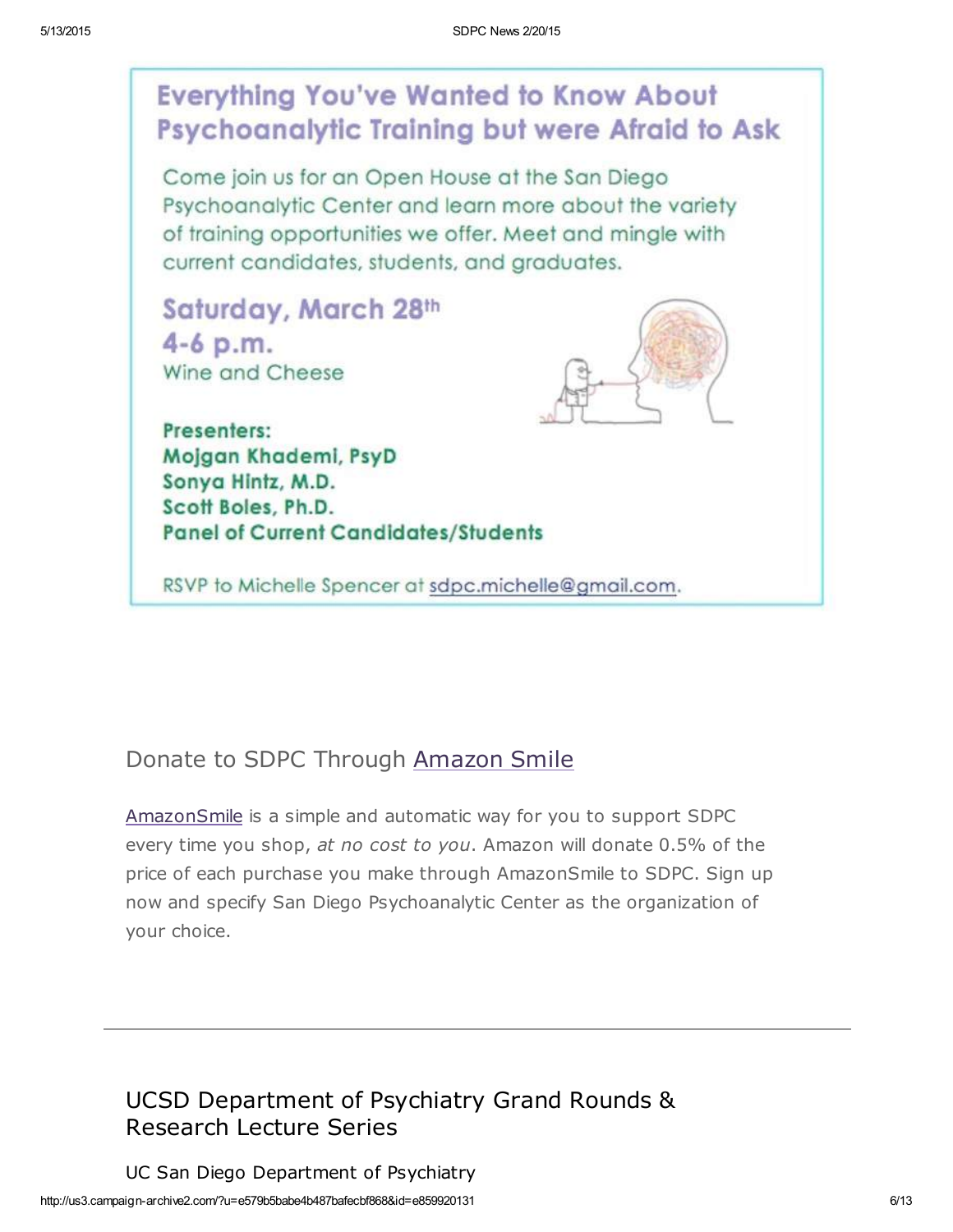Subscribe to the Department Website Google Calendar for upcoming talks. Archived lectures available under Education Menu/Grand Rounds Tab.

Tune in and watch live!

For further information contact: nmurphy@ucsd.edu or call 619.543.3387

## SDPC Member Spotlight

### Jessica Sperber, MD

Student, SDPC Psychoanalytic Psychotherapy Program



Hometown: Berkeley, CA

What was your pathway toward entering the mental health field? Well, it certainly was circuitous. In college, I was initially interested in pursuing a PhD in neurobiology, which I guess is one way to try and explore the human condition, but at some point I figured out that I'd rather come at this exploration by starting with actual people. There was a unique connection when helping and interacting with people as a volunteer medical assistant that I didn't experience in the sterile laboratory setting. This somewhat novel experience of connecting with others and caring for

them was something I wanted to do more of, and that led me to pursue medical school.

During my clinical clerkships in medical school, I found that I most enjoyed interacting with patients. There were some aspects of medical learning - memorizing criteria for the staging of congestive heart failure; or standing in the sterile operating room - that were not particularly fulfilling to me. But interfacing with the person with heart failure or appendicitis - that really did appeal. Throughout my various rotations such as internal medicine, I came to appreciate how each person had a unique history, personality and way of seeing and dealing with their medical condition. Having started to more fully appreciate human uniqueness, my psychiatry rotation solidified my interest in mental health.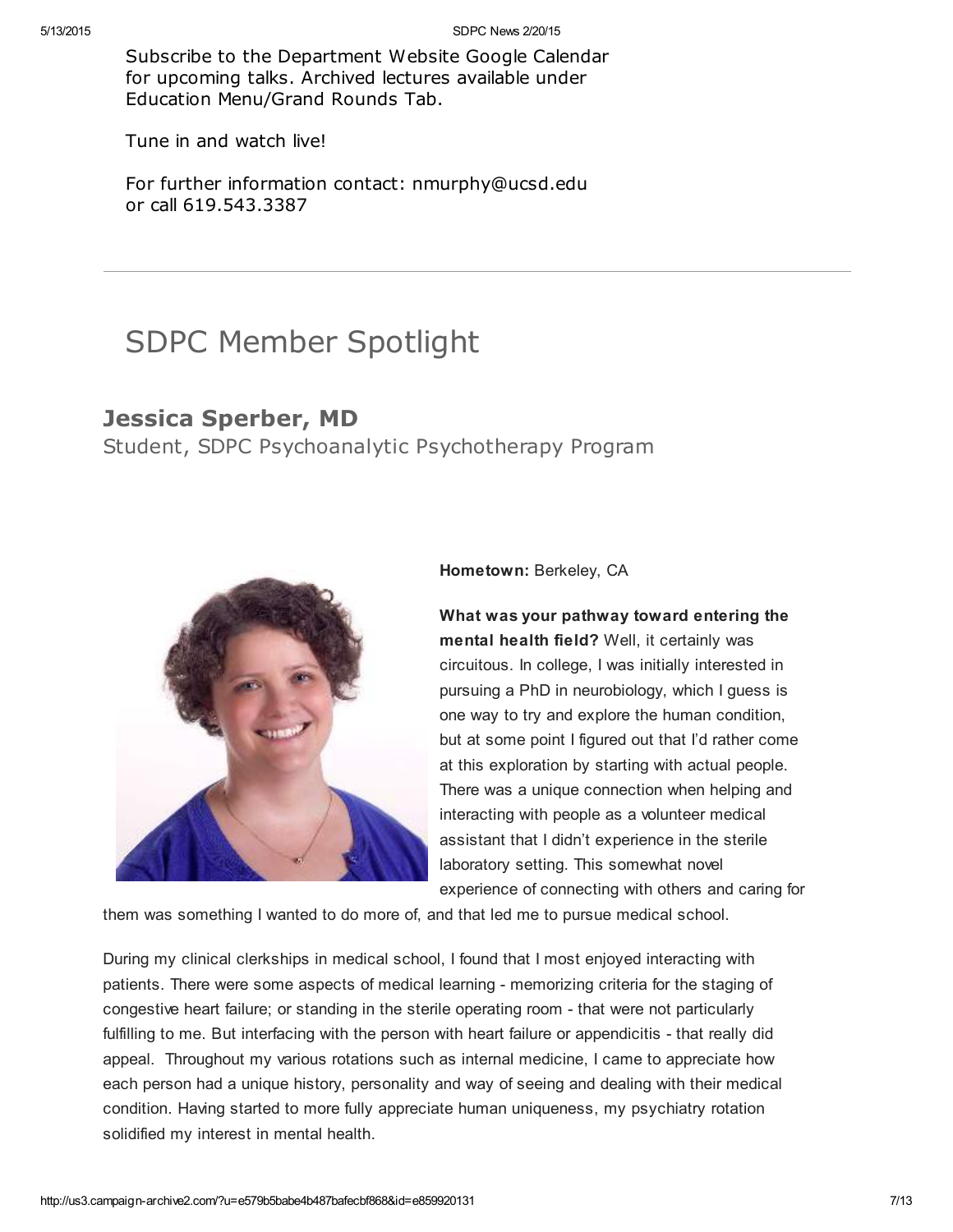And what drew you to psychoanalysis/psychoanalytic psychotherapy?

Through my own personal work and in psychiatry residency training, I became more and more aware of the impact psychotherapy could make: That we all have this mysterious internal world that affects us in ways we don't readily understand or even know is happening. That the more one understands these unconscious forces in ever-dynamic tension with one another, the more one is able to have healthier, more meaningful relationships with others, improved self-regulation skills, and enhanced self-awareness. I began to appreciate that helping people become aware of and identify their own legitimate emotional needs and wants seemed to foster growth of the self in ways that medication or CBT never could. Mirroring and validating a person in a way they have not experienced before seemed to be so healing. The therapist and patient working together to cocreate a more accurate autobiographical narrative increased the capacity for self-forgiveness; setting the stage for increased emotional generosity, both with the self and with others. I also saw that when one person became healthier, their relationships could then in turn be healthier and it could help make the people they interact with healthier.

Tell us about your educational experience thus far at SDPC: Particular courses, experiences, teachers, supervisors/consultants that have been most formative?

My educational experience at SDPC has exceeded my expectations by far. I feel a great sense of belonging in attending PPP and SDPC events. I have "Aha!" moments all the time. While all of the courses have stimulated increased understanding, I think the most influential course was "Development: Becoming Who We Are, Birth to Old Age." The methodological rigor broadened my understanding of the entire development of emerging self from birth forward. I now have a more textured understanding of the interplay between the child and environment on the evolving organization of the mind. All of my supervisors have been excellent and have mentored my growth and development as a young therapist.

How has your training in psychoanalysis or psychoanalytic psychotherapy affected a) your practice b) your professional development? c) Other areas of life?

Having a greater understanding of psychoanalytic thinking helps me appreciate the fact that even the most ambitious of goals can often be achieved with psychotherapy, including reconnecting with lost vitality and love. I recognize the essential nature of helping a person gain a fuller understanding of their internal world. I think my training in psychotherapy helps me be more patient and empathic in my everyday life. When I notice strong emotions emerging in myself, or notice judgment of others or myself, I try to look at what is going on underneath. Often times, I can identify what is being triggered in me, allowing me to think in a more complex way about my own surroundings and interactions. I can use the techniques in everyday life interacting with people; increasingly aware of that going on just beneath the surface.

How else have you applied your analytic knowledge?

My analytic knowledge helps me understand issues like the drug epidemic; where poorly parented people have little sense of safety, consistency or self-soothing skills, so they reach for substances to meet these needs.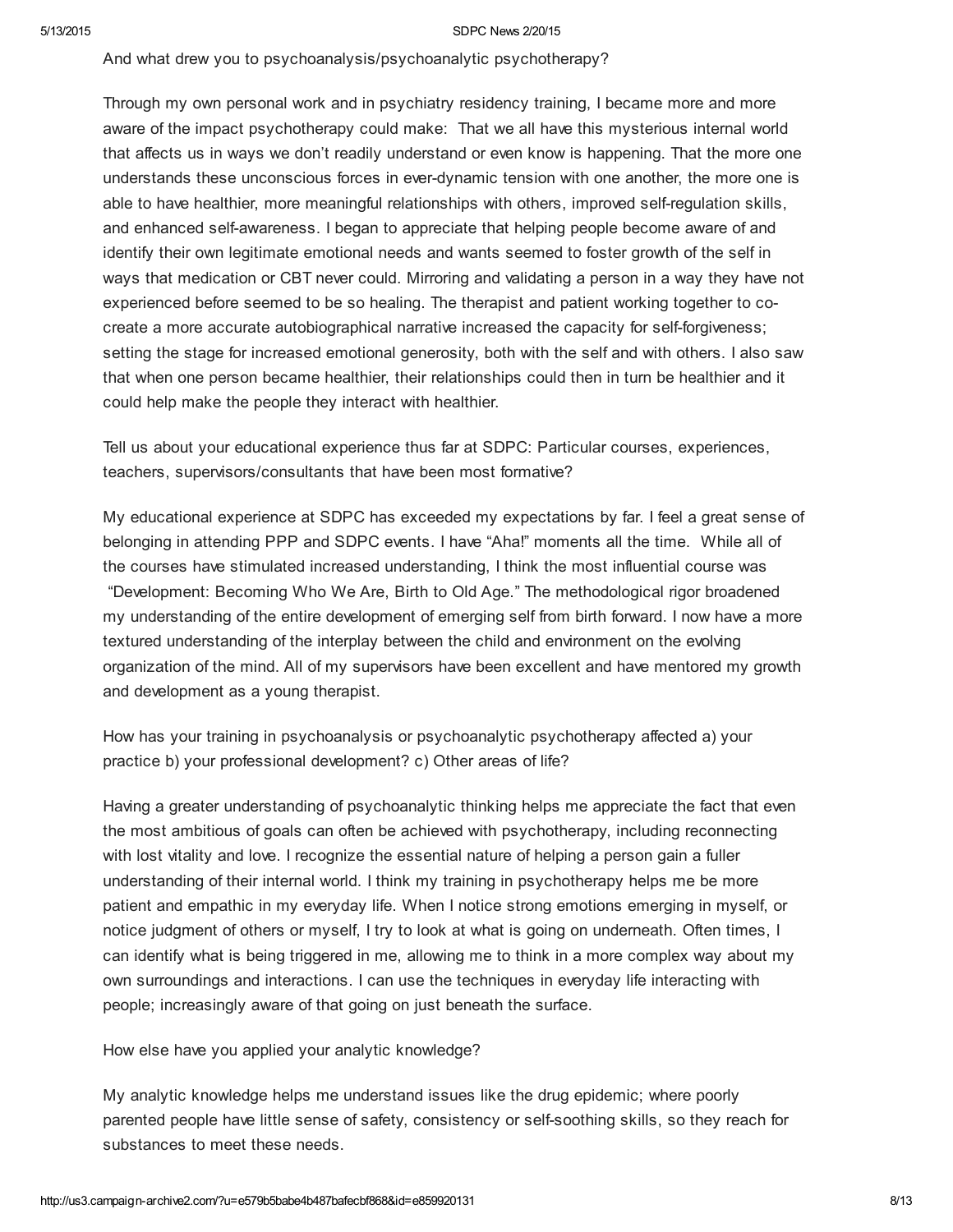Tell us about your practice and who you are most interested in working with.

I have a private practice where I see people for psychotherapy and, where indicated, medication management. In addition, I collaborate with therapists to evaluate and treat people who are in therapy and need assessment for medication. I enjoy helping people whose difficulties include areas such as depression, anxiety, relationships, intimacy skills, and self-regulation skills. Additionally, I enjoy working with people with chronic pain, chronic medical conditions, and addictions.

Where is your practice, and how can potential patients contact you?

My office is located in La Jolla in the Golden Triangle/UTC region. I can be reached at (858) 750- 2424 or [www.drsperber.com](http://www.drsperber.com/)

## SDPC Educational Events

### The Essay that Killed a Thousand Stories: Writing the College Essay in the Age of Self-Branding (Why Analysis Doesn't Translate on Fox News)

Guest Presenter: Lacy Crawford

When: Friday, March 20, 2015 from 7:30-9:30 p.m.(7:00 – registration/wine and cheese) Where: SDPC 4455 Morena Blvd., Ste. 202 San Diego 92117 Cost: Members free, non-members \$25, students \$15 CEs: 2 hours credit

<http://www.sdpsychoanalyticcenter.org/register-and-pay-online>

As anyone in the orbit of a seventeen-year-old will know, college admissions have become staggeringly challenging at the nation's top schools, requiring students to fashion themselves into superheroes to have a shot at acceptance (Stanford's 2014 admit rate was 5%). This is a particularly dangerous process for the generation raised on social media, who have been using Facebook, Instagram, and other socialmedia platforms to create stylized versions of themselves for public consumption since their parents gave them their first iPhone. Trained in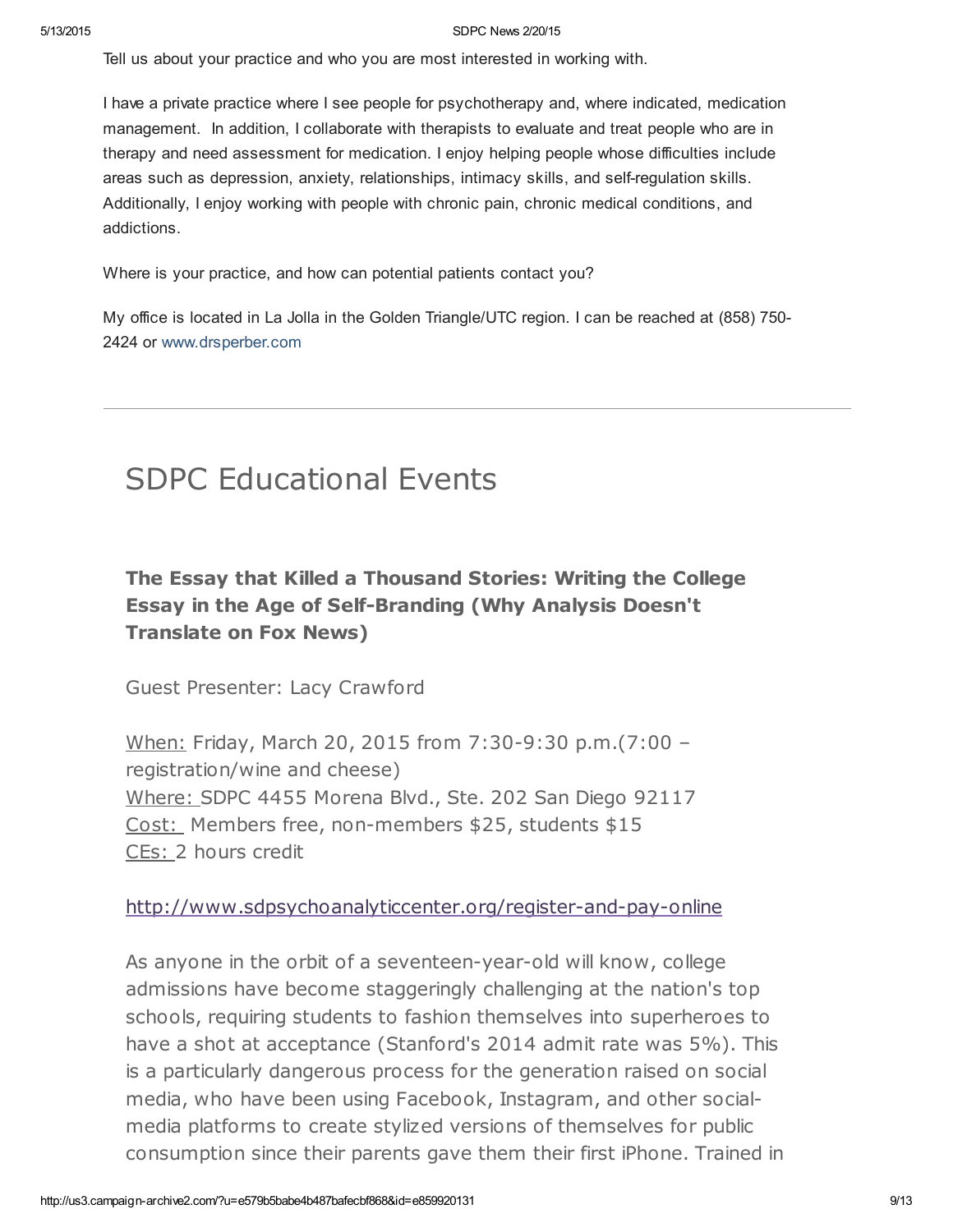self-branding, these kids can find the college essay almost impossible to write: they've never been encouraged to use their own voices in narrative form, to speak authentically. With the stakes so high, they're terrified.

For fifteen years, Lacy Crawford, a writer and former teacher, worked as an independent college-applications counselor to children all over the U.S. and Europe, helping them write essays that were, in many cases, transformative in their lives. Then she had her own child, hung up her spurs, and wrote Early Decision, a book based on the horrors of the admissions process. Written in the context of the author's own psychoanalysis, the book aimed to give parents and students perspective on the admissions race. Her essay on the subject for the Wall Street Journal went viral over Labor Day weekend, but when the news outlets started to call, they didn't want to hear about maturity and development.

Educational Objectives: At the end of this presentation, participants should be able to:

1. Explain how a psychodynamically informed understanding of societal expectations around college entrance can inform improved clinical care, with reference to specific interventions.

2. Apply concepts and techniques discussed in the presentation to their own work as clinicians working with adolescents and families.

See more upcoming educational events [here.](http://www.sdpsychoanalyticcenter.org/community-connections/upcoming-events)

The San Diego Psychoanalytic Center is dedicated to promoting the relevance and vitality of psychotherapy and psychoanalysis

Advanced Training Innovative, inspiring and individualized education

Referral Service Referrals for psychoanalysis and psychoanalytic psychotherapy for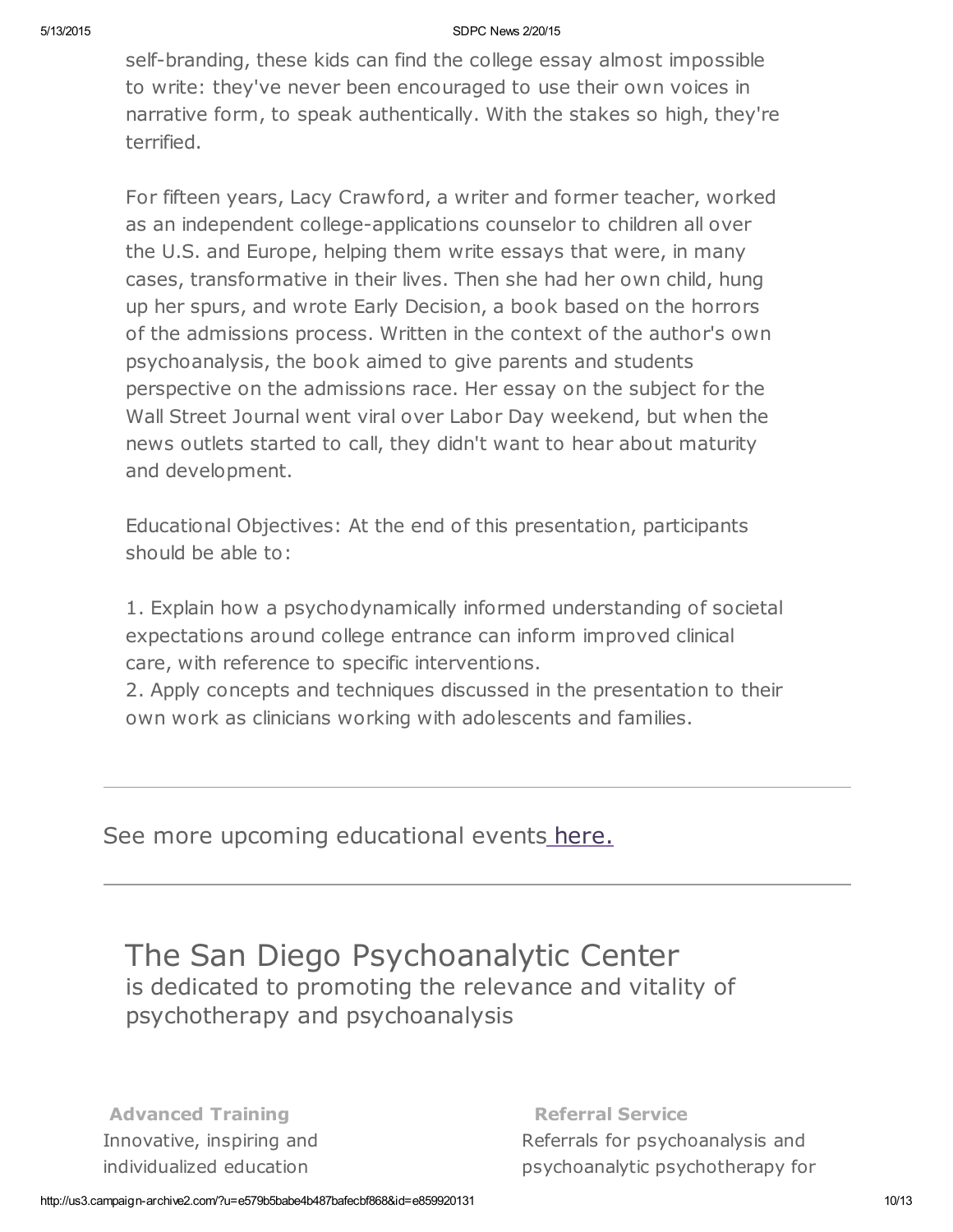Continuing Education Educational events for mental health professionals and the public about psychoanalytic thinking and clinical applications in diverse settings

Mentoring Fellowship for mental health trainees early-career therapists

Community Involvement Connections with mental health professionals, academic institutions, and professional societies

adults, adolescents and children in the San Diego area (619-615-8428)

Events and Celebrations Upcoming event: Spring celebration to honor new grads

Collegial Connections Community of supportive, experienced, and dedicated psychoanalytic therapists

Practice Promotion Support in building your therapy practice

# Services Offered By SDPC Members

Please send your Announcements to: sdpc.michelle@gmail.com

## SDPC Member Classifieds

Office available in Hillcrest, Tuesdays and Thursdays, in new, attractive building, with nice group of psychologists. \$200/day, includes coffee. If interested contact Laurie at: 619-342-1412

REMINDER: Please send all future announcements/event advertisements to Ms. Michelle Spencer at: sdpc.michelle@gmail.com. They will be included in the next volume of the SDPC weekly newsletter.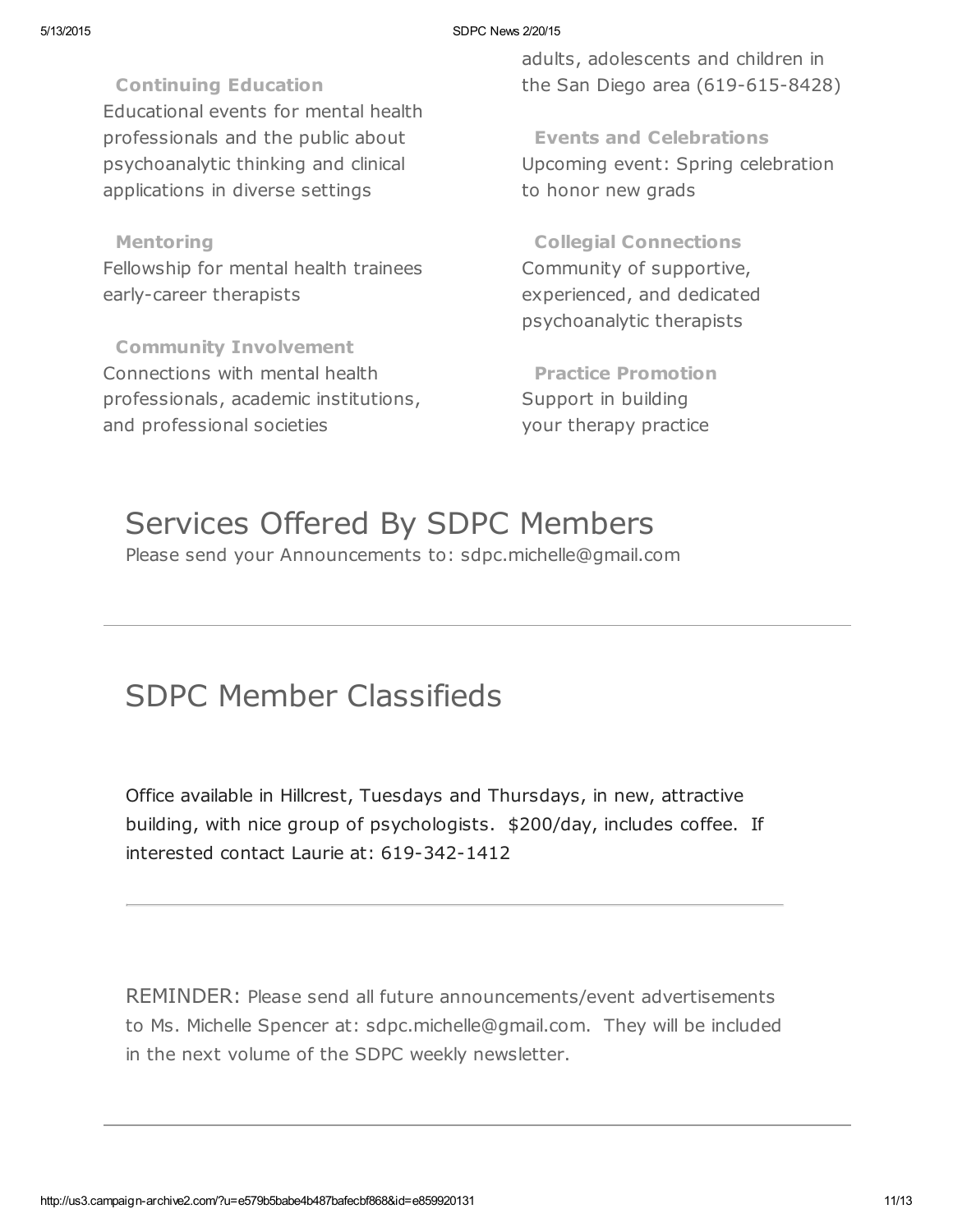# Donate to SDPC Through [Amazon](http://www.sdpsychoanalyticcenter.org/node/395#overlay-context=node/395) Smile

[AmazonSmile](http://smile.amazon.com/about) is a simple and automatic way for you to support SDPC every time you shop, at no cost to you.

Amazon will donate 0.5% of the price of each purchase you make through AmazonSmile to SDPC.

Sign up now and specify San Diego Psychoanalytic Center as the organization of your choice.





## San Diego Psychoanalytic Center

4455 Morena Boulevard • Suite 202 • San Diego, CA 92117 Ph: 858-454-3102 Fax: 858-454-0075

Established in 1973 as a non-profit 501c3, the San Diego Psychoanalytic Center provides advanced mental health training in psychoanalysis and psychoanalytic psychotherapy; mentoring; community education; and public service to San Diego County.

Accredited by the American Psychoanalytic Association. Member of the American Psychoanalytic Association, the International Psychoanalytic Association, and FIPAS, the organization of Southern California Psychoanalytic Institutes and Societies. © 2014 San